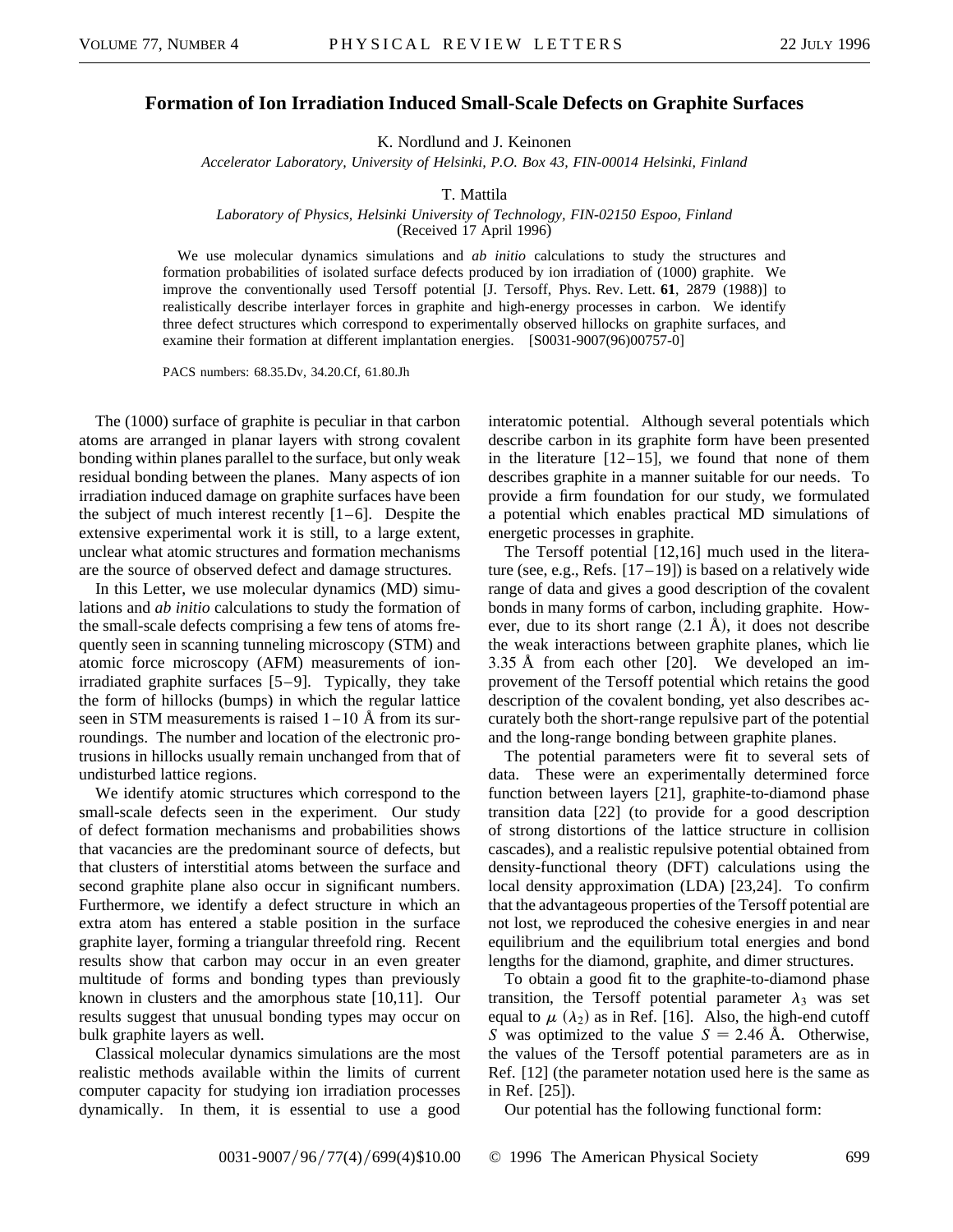$$
\phi_1(\theta_{ijk}) = \frac{1}{1 + (\cos \theta_{ijk}/l_1)^4}, \quad \phi_2(r_{ik}) = \frac{1}{1 + [(r_{ik} - r_0)/l_2]^4},
$$

$$
G_{ij} = \sum_{k \neq i,j} \phi_1(\theta_{ijk}) \phi_2(r_{ik}), \quad \phi_3(G_{ij}) = -\frac{l_0}{1 + [(G_{ij} - 3)/l_3]^2},
$$

$$
V_G(r_{ij}) = \phi_3(G_{ij}) [V_{c_0} - (e^{-l_4(r_{ij} - c_0)} - 1)^2],
$$

where  $r_{ij}$  is the distance between atoms *i* and *j* and  $\theta_{ijk}$ is the angle between atoms *i*, *j*, and *k* as seen from atom *i*. The final graphite potential function  $V_G$  is obtained by multiplying the bonding term  $\phi_3$  with a Morse potential corresponding to the experimental interlayer force [21].

To prevent our potential function from interfering with the Tersoff potential, we use a low-end cutoff for *VG* at  $r_{M,0} = c_0 - \ln(1 + \sqrt{V_{c_0}})/l_4$ , where  $V_G = 0$ . For efficient MD simulations we use also a high-end cutoff  $r_{M,1}$ .

The *ab initio* repulsive potential  $V_R$  is obtained by doing a spline interpolation of data points obtained at dense *rij* intervals from DFT and LDA calculations [26]. The repulsive potential is smoothly fitted with the Tersoff potential  $V_T$  using a Fermi function  $F(r)$  =  $(1 + e^{-b_f(r - r_f)})^{-1}$ . The final potential is

$$
V(r) = V_R(r)[1 - F(r)] + [V_G(r) + V_T(r)]F(r).
$$

The parameter values  $r_0 = 1.46 \text{ Å}, c_0 = 3.348 \text{ Å},$  $l_0 = 0.0456 \text{ eV}$ , and  $l_4 = 1.94 \text{ Å}^{-1}$  are determined directly from experimental data [20,21]. The fitting procedure resulted in the values  $l_1 = 0.07$ ,  $l_2 = 0.21$  Å,  $l_3 = 0.15$ ,  $V_{c_0} = 2.33$ ,  $r_{M,1} = 4.3$  Å,  $b_f = 14$  Å<sup>-1</sup>, and  $r_f = 0.95$  Å.

The fit of the potential to the experimental interplanar energy vs distance curve [21] is shown in Fig. 1, and the fit to the diamond-to-graphite transition energy curve is shown in Fig. 2. A good fit is obtained in both cases. Near-equilibrium properties of carbon and defect energies of the in-plane defects in graphite are not modified significantly from the good description given by the original Tersoff potential [12]. For the interplane interstitial our potential gave the formation energy 5.8



eV, which compares well with the experimental value  $7.0 \pm 1.5$  eV [27].

Our potential gave a firm basis for studying damage production on graphite surfaces. Extensive studies of ion-irradiation-induced defects on graphite surfaces [5–9] have not unambiguously shown what atomic structures are the source of the experimentally seen small-scale defects. Since STM measurements of graphite surfaces show one protrusion in the observed electronic density per two surface atoms, it is difficult to deduce the atomic structure based on experiment alone. Several authors have studied graphite surface erosion processes using MD simulations (see, e.g., Refs. [17,28]), but there has been no systematic study on the formation probability and final structure of surface defects. In this Letter, we collect representative statistics from MD simulations to obtain a quantitative view of the defect formation processes.

Very recently Hahn *et al.* have shown that vacancies on the graphite surface can appear as surface protrusions in STM measurements [5]. Some of the hillocks seen in experiment are caused by impurity atoms between the surface and second layer of atoms in graphite [5,7]. However, hillocks also occur during self-ion-implantation [8], and one incident atom may cause the formation of several hillocks [6]. Thus, in many cases the formation of hillocks involves only carbon atoms.

Our MD simulations are based on the usual microcanonical formalism. We use the ZBL electronic stopping power [29] to treat the inelastic energy loss of energetic atoms. The simulation cell consists of 2000–3000 atoms arranged so that the parts of the collision cascade affecting the surface are contained within the cell borders. The



FIG. 2. Total energy per atom of the diamond to rhombohedral graphite transformation as a function of the interlayer distance *R* parameter. The squares show the energy given by *ab initio* calculations in Ref. [22], the circles the result of the original Tersoff potential, and the triangles the result of our potential. The lines are drawn to guide the eye.

FIG. 1. Total energy per atom of graphite as a function of the graphite lattice *c* parameter. The solid line shows the experimental curve, the triangles and dotted line result from our potential.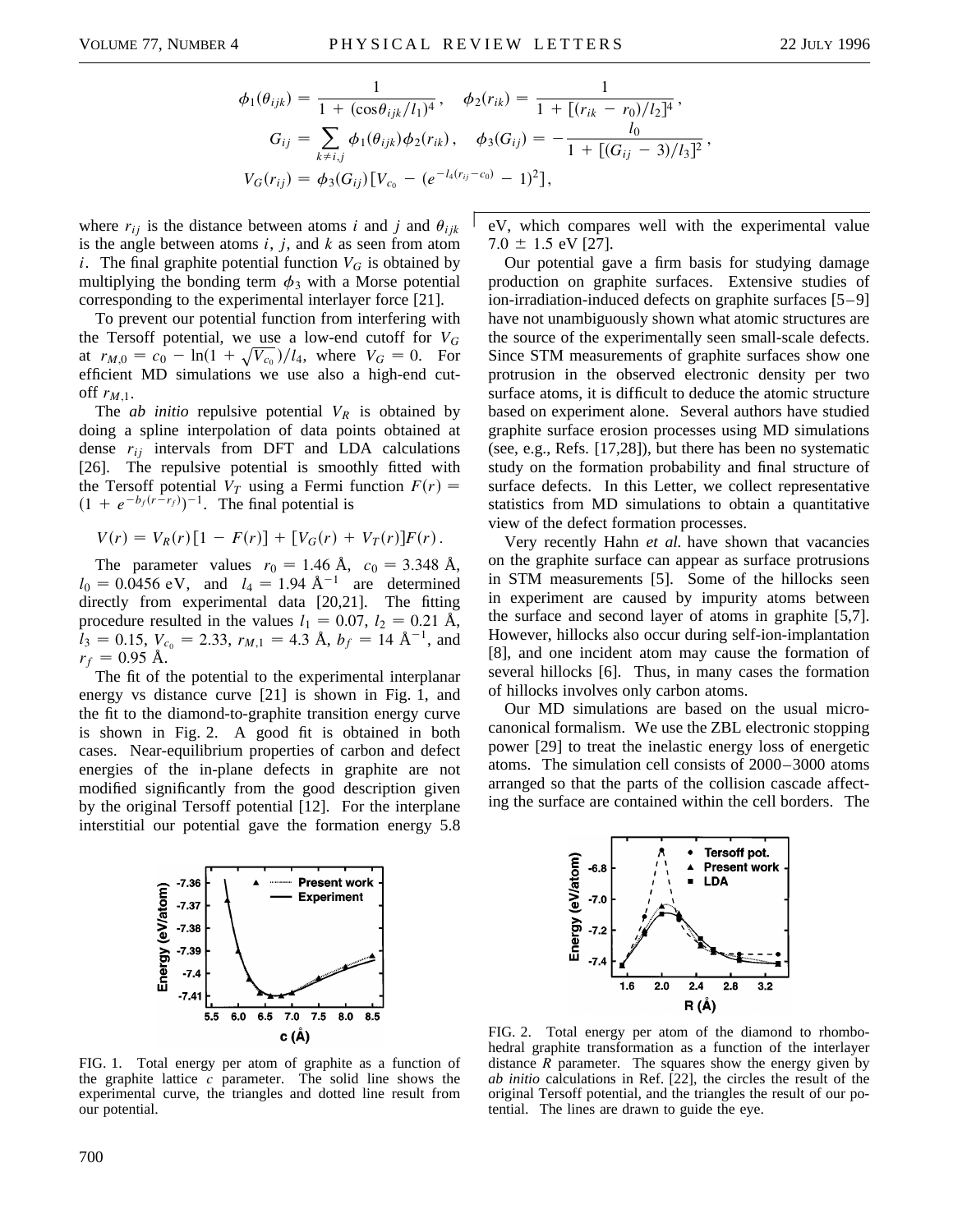temperature of the atoms near the cell border is scaled down to 300 K during the simulation to dissipate kinetic energy out of the simulation cell.

At least 200 recoil events were simulated for each type of initial recoil condition to obtain representative statistics of the defect formation processes. To obtain the equilibrium atomic configuration, the temperature of the simulation cell was quenched down to 0 K after the collision cascade had thermalized. We verified that the defect types produced in the simulations are stable for at least 3 ps after the thermalization of the collision cascade and that the quench does not change the defect structure.

To study the effect of low-energy ion implantation on defect production, we simulated 100 eV–3 keV carbon recoils incident on the  $(1000)$  graphite surface, aligned 65 $\degree$ from the  $\lceil 1000 \rceil$  axis towards the  $\lceil 0100 \rceil$  axis (cases 1– 3 in Table I). To study defects formed by secondary recoils in high-energy implantations (cf., e.g., Ref. [6]), we simulated secondary recoils with energies 100 eV– 3 keV. These were modeled by placing an extra atom between the third and fourth layers in graphite, and giving it an initial direction towards the surface chosen isotropically in the solid angle cone defined by the  $[1000]$ and  $[1300]$  crystal directions (cases  $4-7$  in Table I).

Since STM and AFM measurements probe the electronic structure of the defects, we also performed DFT and LDA calculations to obtain the electronic structures of the defect types which we found to occur in statistically significant numbers in the MD simulations. The electronic wave functions were expanded in the plane-wave basis, and a 20 Ry kinetic energy cutoff was found to give well converged results with Vanderbilt-type pseudopotentials [30]. Supercells containing up to 51 atoms were applied and full atomic relaxations were allowed. The DFT calculation method we use is among the best ones available for these types of problems within the limits of current computer capacity, and has been found to yield good cor-

TABLE I. Average number of different types of defects produced on the graphite surface by one recoil atom. Cases 1– 3 denote implantation of a recoil incident on graphite, cases 4– 7 secondary recoils. *N* denotes the number of events simulated. SV denotes single vacancies in the graphite surface layer, CV divacancy, trivacancy, etc. vacancies, and groups of nearby single vacancies and SI single interstitial atoms between the surface and second layer.

|                   |               |     | Defects/recoil atom |                |      |       |  |
|-------------------|---------------|-----|---------------------|----------------|------|-------|--|
| Implantation case |               | N   | SV                  | CV <sub></sub> | SI   | D3    |  |
| 1.                | $300$ eV inc. | 264 | 0.62                | 0.15           | 0.55 | 0.0   |  |
| 2.                | 1 keV inc.    | 255 | 0.43                | 0.54           | 1.14 | 0.02  |  |
| 3.                | 3 keV inc.    | 220 | 0.63                | 0.30           | 0.96 | 0.04  |  |
| 4.                | $100$ eV sec. | 204 | 0.0                 | 0.0            | 0.61 | 0.005 |  |
| .5.               | $300$ eV sec. | 309 | 0.31                | 0.06           | 0.74 | 0.06  |  |
| 6.                | 1 keV sec.    | 240 | 0.46                | 0.17           | 0.56 | 0.02  |  |
| 7.                | 3 keV sec.    | 201 | 0.29                | 0.11           | 0.31 | 0.005 |  |

respondence between surface electronic structure and experiment by other authors [31].

From our MD simulations we identified three main types of surface defects occurring in statistically significant numbers. These were surface vacancies, interplane interstitials below the surface layer, and *D*3 defects (see below). These defect structure types accounted for more than 99% of all defects produced.

For vacancies, our *ab initio* calculations revealed that no considerable change in the total valence electron density is connected to the missing atom site when compared with the ideal structure. However, we found that the partial charge density which originates from the states close to the Fermi energy is enhanced at the atoms surrounding the vacancy. These results are in a good agreement with those of Hahn *et al.* [5], who state that vacancies are not observable by AFM but appear as protrusions in STM.

The carbon single interstitial between planes is mobile at room temperature [27] and cannot therefore be the source of hillocks. However, the single interstitials may migrate to form dimers and clusters between the layers [32], which may be the source of some of the hillocks. Interstitials do not annihilate with vacancies in significant numbers at room temperature [27,32]. Using our interatomic potential we found that an interlayer dimer and trimer produce relatively low and broad hillocks, with atomic heights of 0.7 and 1.0 Å, and volumes corresponding to roughly 5 and 14 atomic volumes, respectively. Computer capacity limitations prevented us from studying interstitials using *ab initio* methods.

Since defect migration occurs on relatively long time scales, the formation of clusters cannot be simulated using molecular dynamics simulations. However, an upper bound for their number can be obtained by dividing the number of single interstitials by two.

In addition to vacancies and interstitials, we also found a surface defect where an extra atom has entered the top layer, resulting in a threefold coordinated vertical ring (Fig. 3). We label this defect type "*D*3." The topmost atom is about  $2 \text{ Å}$  higher than the undisturbed lattice, and its neighboring atoms have risen significantly from the surroundings. The triangle formed by the threefold ring is nearly equilateral, with lengths 1.49 Å for the upward bonds and 1.56 Å for the horizontal bond. The threefold bonding of the *D*3 defect bears similarity to bonding orbital types seen very recently in *ab initio* calculations of amorphous carbon [11] and emphasizes the ability of carbon to exist in a variety of stable bonding configurations.

Inspection of collision cascades showed that the structure can be formed by a single low-energy  $(E \sim 50 \text{ eV})$ recoil atom incident on the surface layer from below, displacing an atom in a graphite ring which then enters an interstitial site.